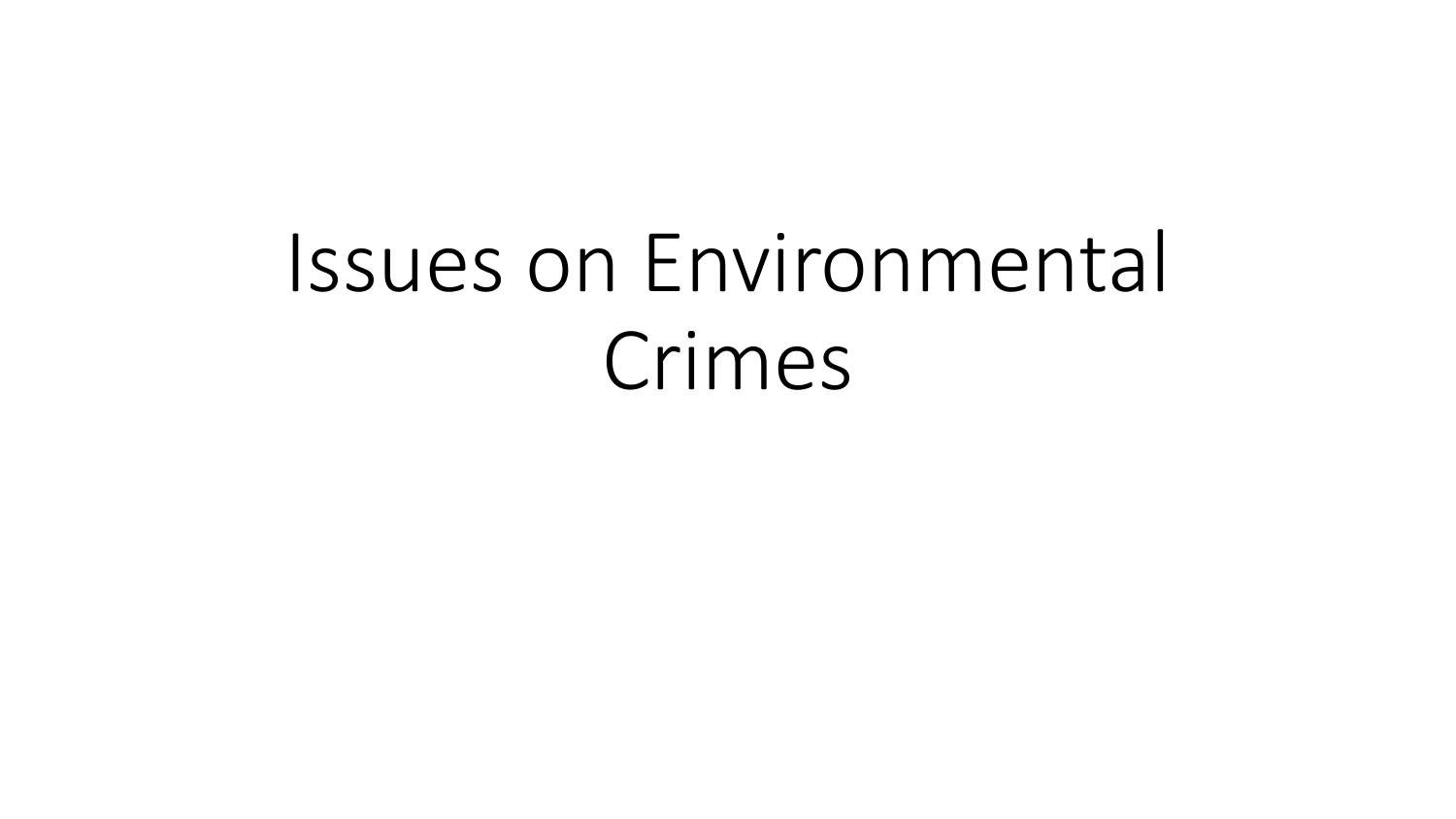- Although the definition of "environmental crime" is not universally agreed, it is most commonly understood as a collective term to describe illegal activities harming the environment and aimed at benefitting individuals or groups or companies who engage in the exploitation of, damage to, trade or theft of natural resources, including, but not limited to serious crimes and transnational organized crime.
- The term environmental crime, therefore, covers not only the illegal trade in wildlife, but also forestry and fishery crimes, illegal dumping of waste including chemicals, smuggling of ozone depleting substances and illegal mining.
- Illegal mining is not limited to illegal extraction of resources, it also has severe environmental impacts, whether from mercury pollution from artisanal gold mining, or destruction of natural flora and fauna, pollution, landscape degradation and radiation hazards, with negative impact on arable land, economic crops and trees.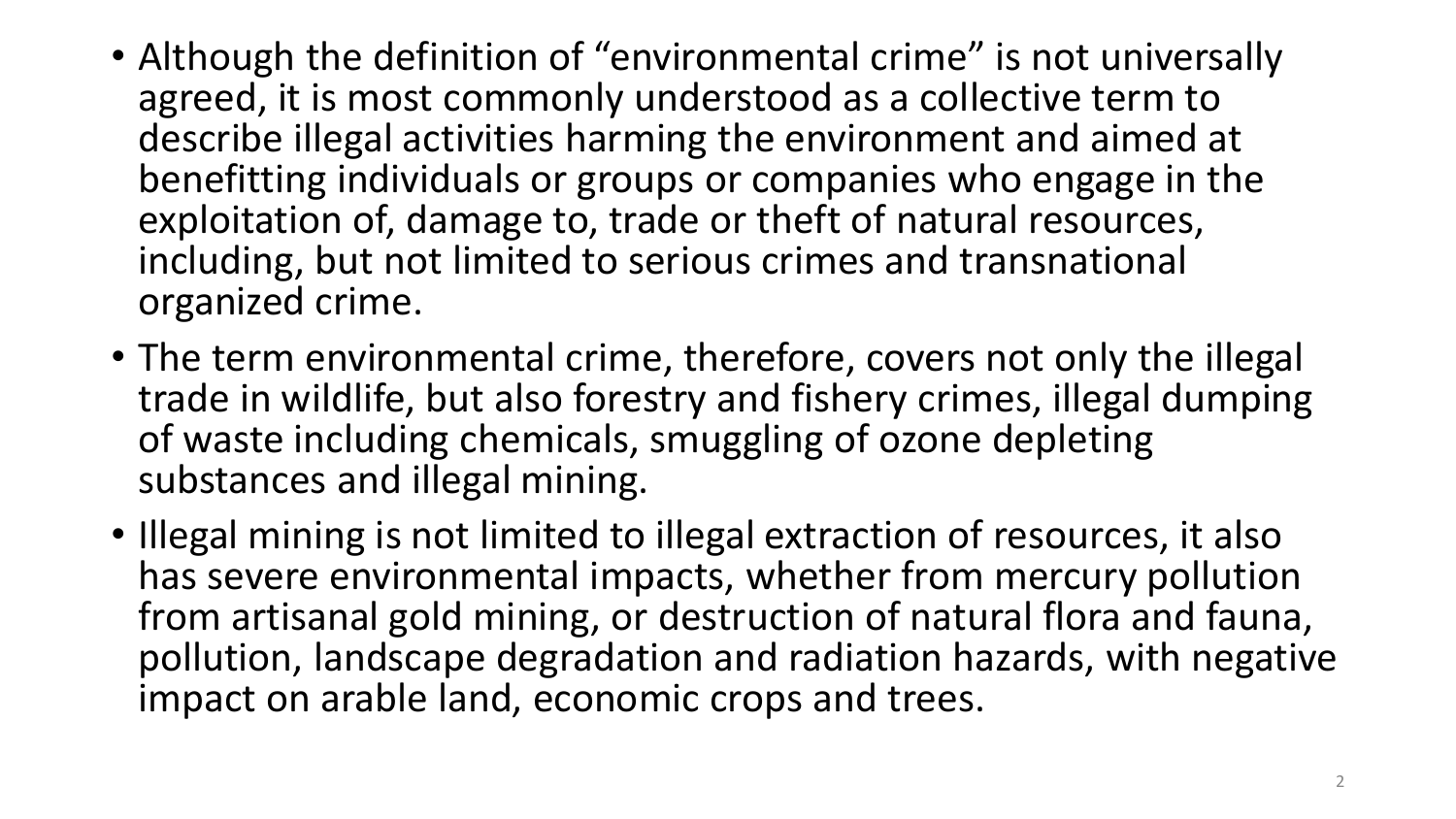- A broad understanding of environmental crime includes threat finance from exploitation of natural resources such as minerals, oil, timber, charcoal, marine resources, financial crimes in natural resources, laundering, tax fraud and illegal trade in hazardous waste and chemicals, as well as the environmental impacts of illegal exploitation and extraction of natural resources.
- Environmental crime has serious and deleterious impact on the environment and ecosystems, as well as on peace, security and development.
- It is currently estimated that the scale of environmental crime (comprising different forms of crimes) is likely to be in the range of USD 91–259 billion.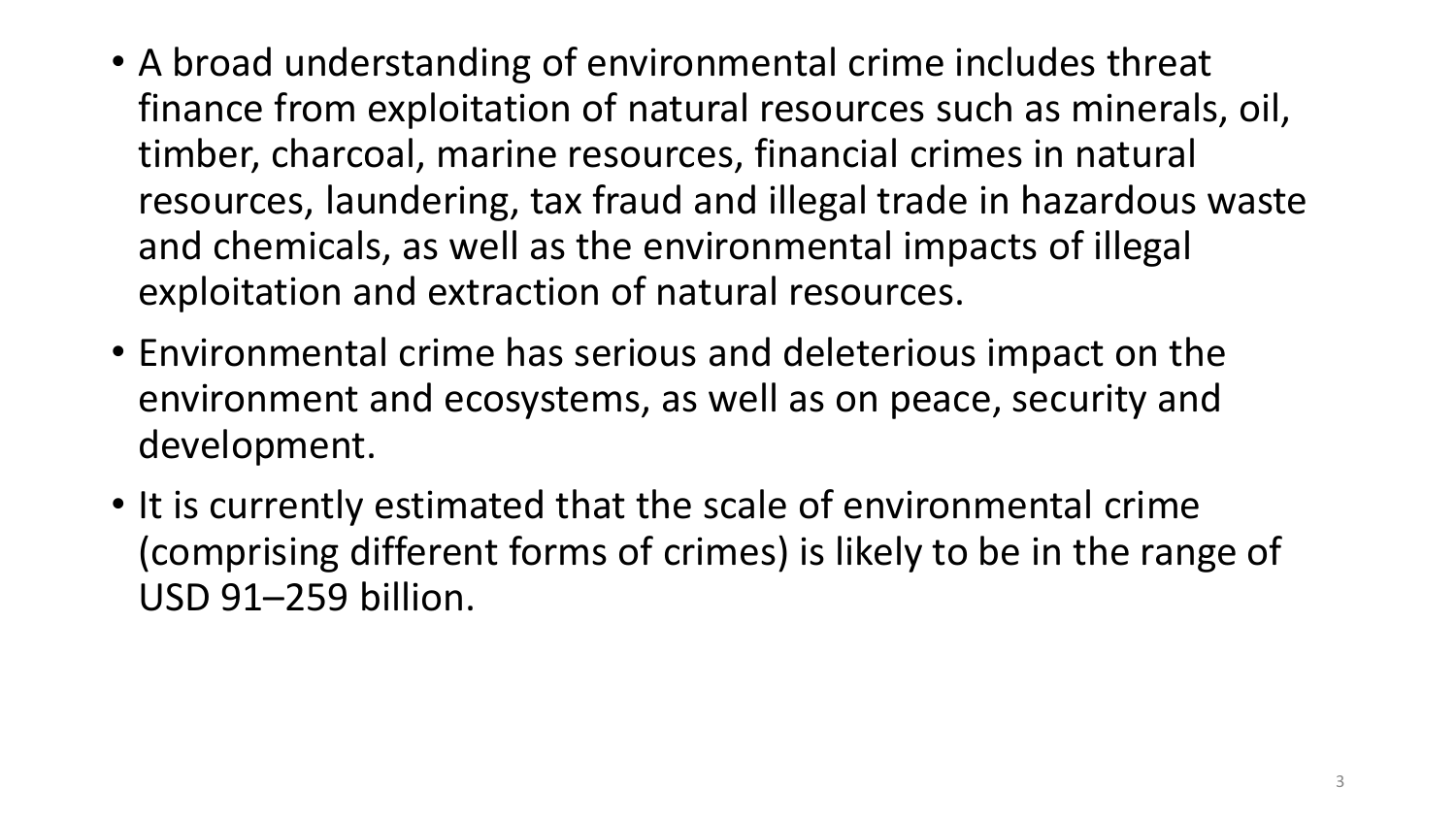- **Impacts of Environmental Crimes on the Environment and Ecosystems**
- An ecosystem is a dynamic complex of communities of plant, animal and microorganisms and the non-living environment interacting as a functional unit.
- Ecosystems provide a range of services and provide the very foundations of our economy, human health, livelihoods and wellbeing.
- These include: clean air, water supply, extreme weather mitigation and storm protection, food security and pollination, just to mention a few.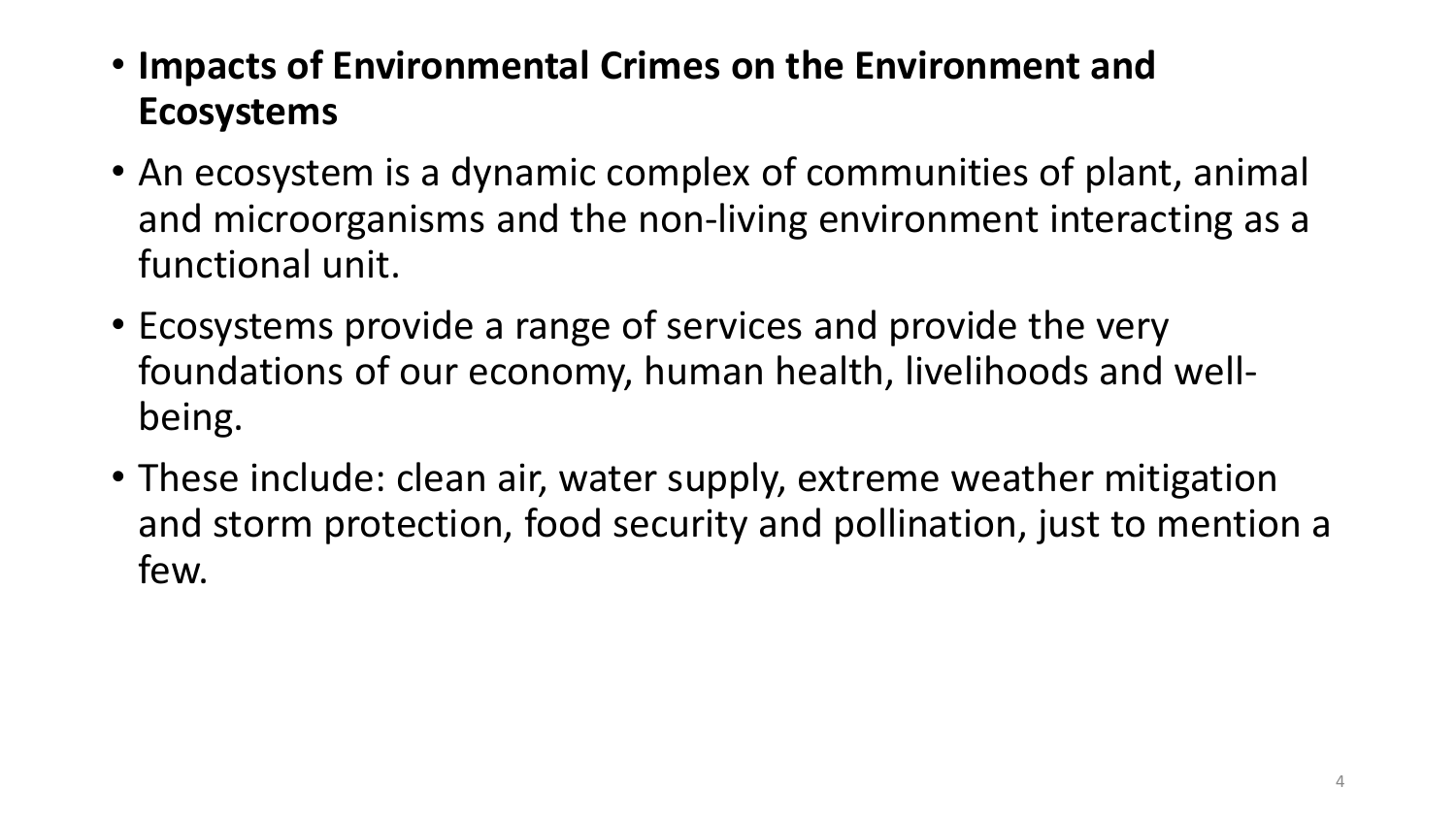# Different forms of environmental crimes and their approximate estimated scale

| <b>Environmental crime</b>                                               | <b>Annual loss of resources 2016</b><br>estimate (USD) |
|--------------------------------------------------------------------------|--------------------------------------------------------|
| <b>Illegal Logging And Trade</b>                                         | 50.7-152 billion                                       |
| <b>Illegal, Unreported And Unregulated Fisheries</b>                     | $11 - 23.5$ billion                                    |
| <b>Illegal Extraction And Trade In Minerals/ Mining</b>                  | 12-48 billion                                          |
| <b>Illegal Trade And Dumping Of Hazardous Waste</b>                      | 10-12 billion US\$                                     |
| <b>Illegal Trade And Poaching Of Plants And Other</b><br><b>Wildlife</b> | 7-23 billion US\$                                      |
| <b>Sum Environmental Crime</b>                                           | 91-259 billion US\$                                    |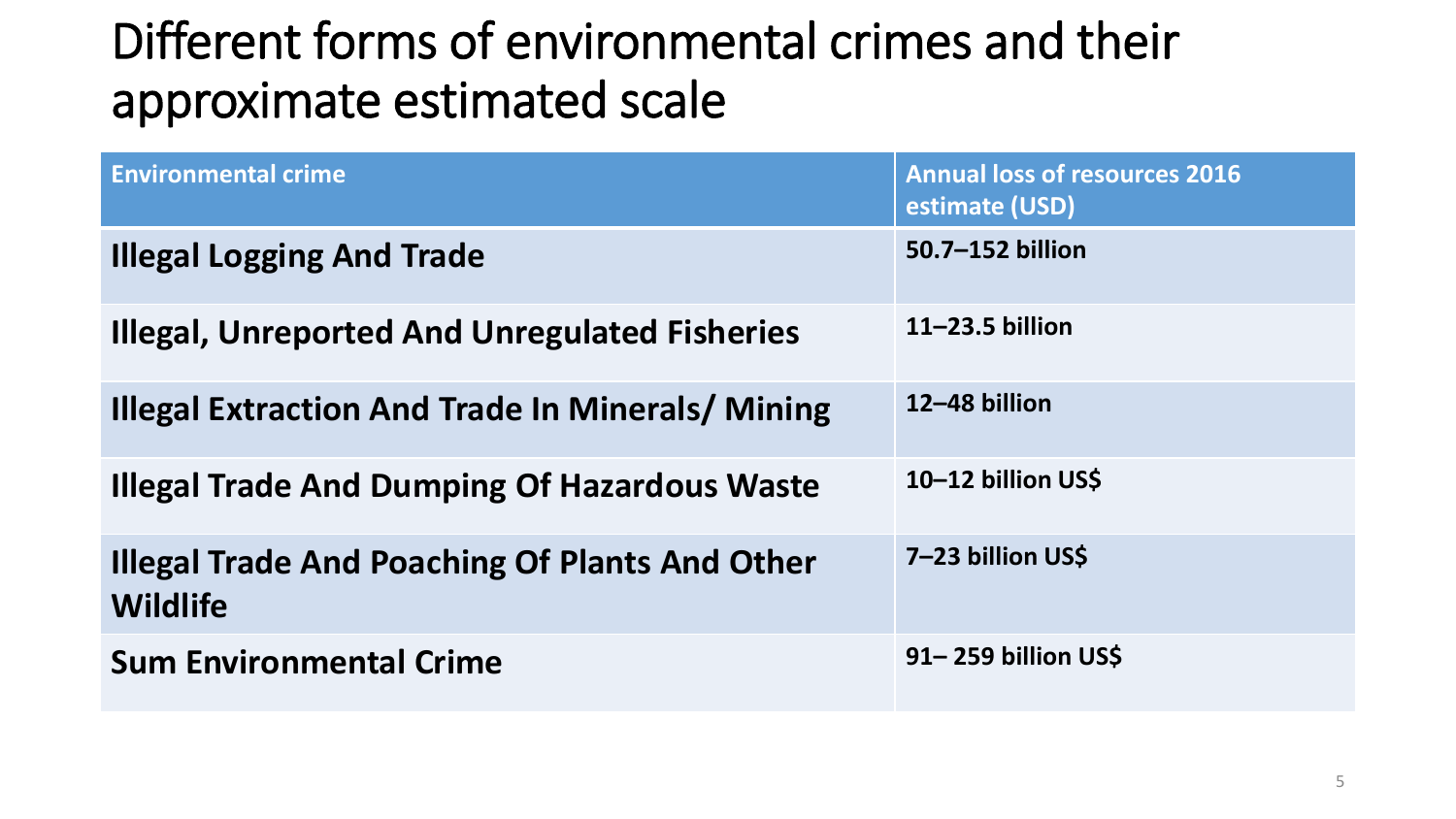- **Forms of Environmental Crimes**
- **i) Illegal wildlife trade (ITW)**
- Estimates of the illegal trade in wildlife are generally around 7–23 billion dollars annually, including anything from insects, reptiles, amphibians to mammals.
- It concerns both live and dead specimens or even products made from wildlife or plants.
- The specimens and products are used for pharmaceutical, ornamental or traditional medicinal purposes.
- Illegal harvest and trade includes a range of species from iconic ones like gorillas, orangutans, elephants, tigers, rhinos, Tibetan antelopes and pangolins to corals, birds, reptiles and sturgeon for caviar.
- These species often constitute significant financial transactions, both for national economies as well as to black markets.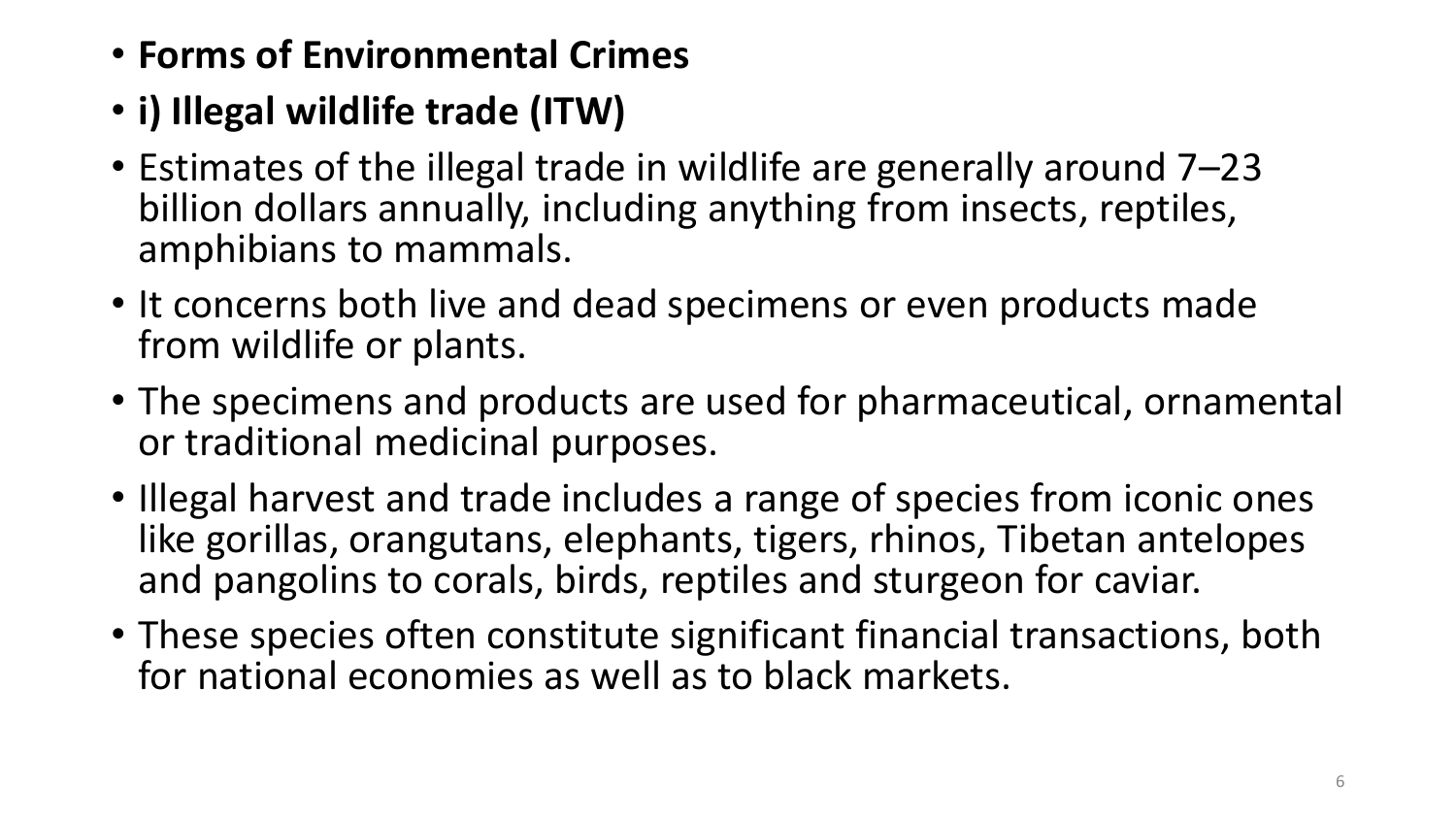- The environmental impacts of ITW range from an immediate detrimental effect on the target species and incidental loss of nontarget species, to a long-term deterioration in ecosystem services with regional and global consequences.
- The most obvious and well-documented environmental impacts of ITW are the deleterious (harmful) effects on *target species*.
- These effects manifest in declines in population size resulting in certain species being driven to the brink of local, national, or global extinction as a result. Examples include African elephant, black rhinoceros and tiger.
- While there has been much focus on large species, ITW affects a range of other wildlife whose loss may potentially have more notable long-term impacts on the environment, national economies and local livelihoods.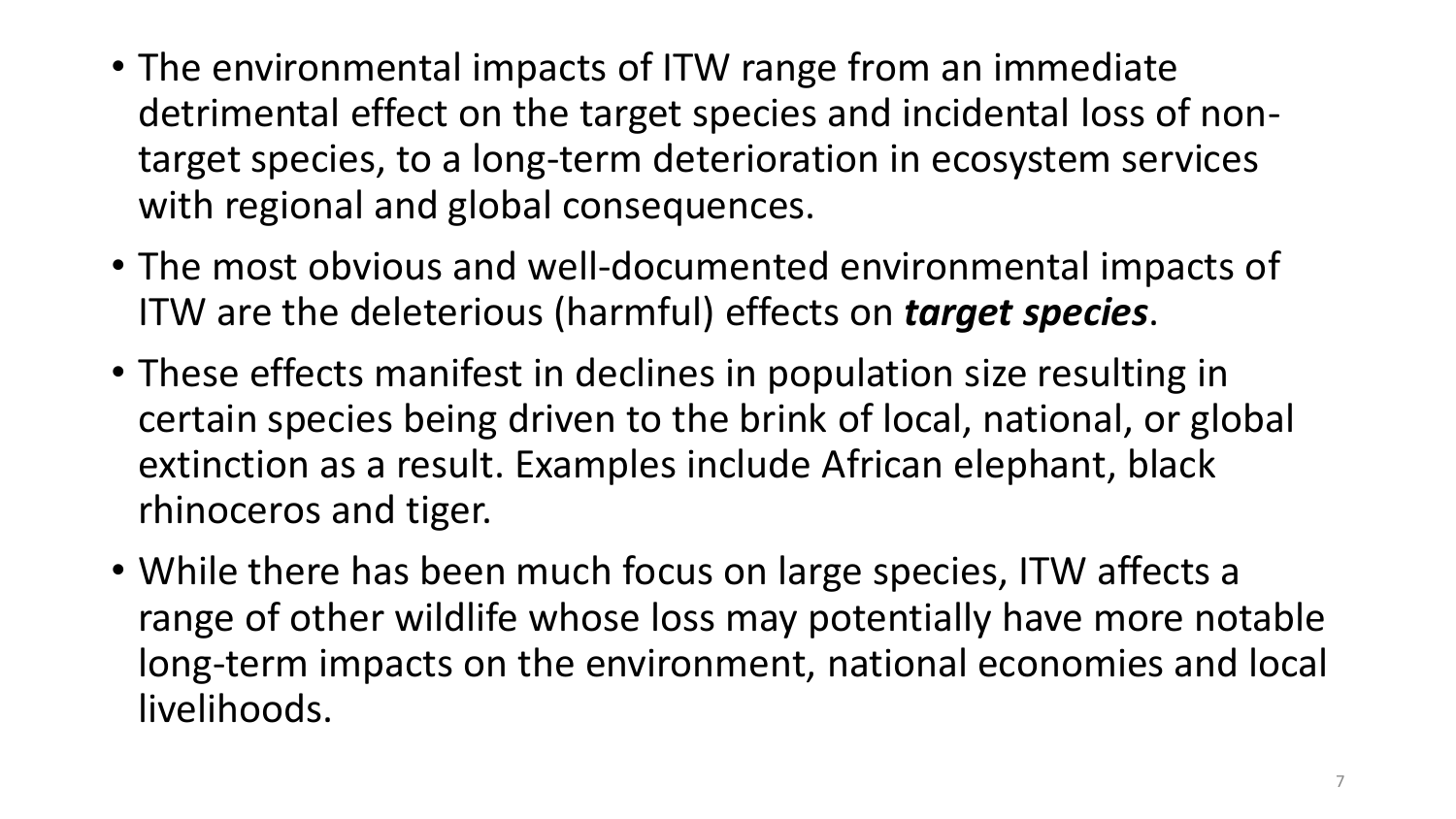- The loss of populations of species as a result of ITW may have cascading effects across the ecosystem resulting in a deterioration of ecosystem.
- Another serious environmental consequence of ITW is *altered demographic and genetic structure.*
- This happens as a result of illegal hunters targeting individual animals with specific characteristics within a population. Such targeting may have a disproportionate effect in reducing the long-term viability of that population.
- For example, reproductive collapse in saiga antelope has been attributed to a strong sex ratio bias resulting from selective illegal hunting of adult males for their horns.
- Another example is the tendency of fisheries (fishing industry) to target larger, older individuals.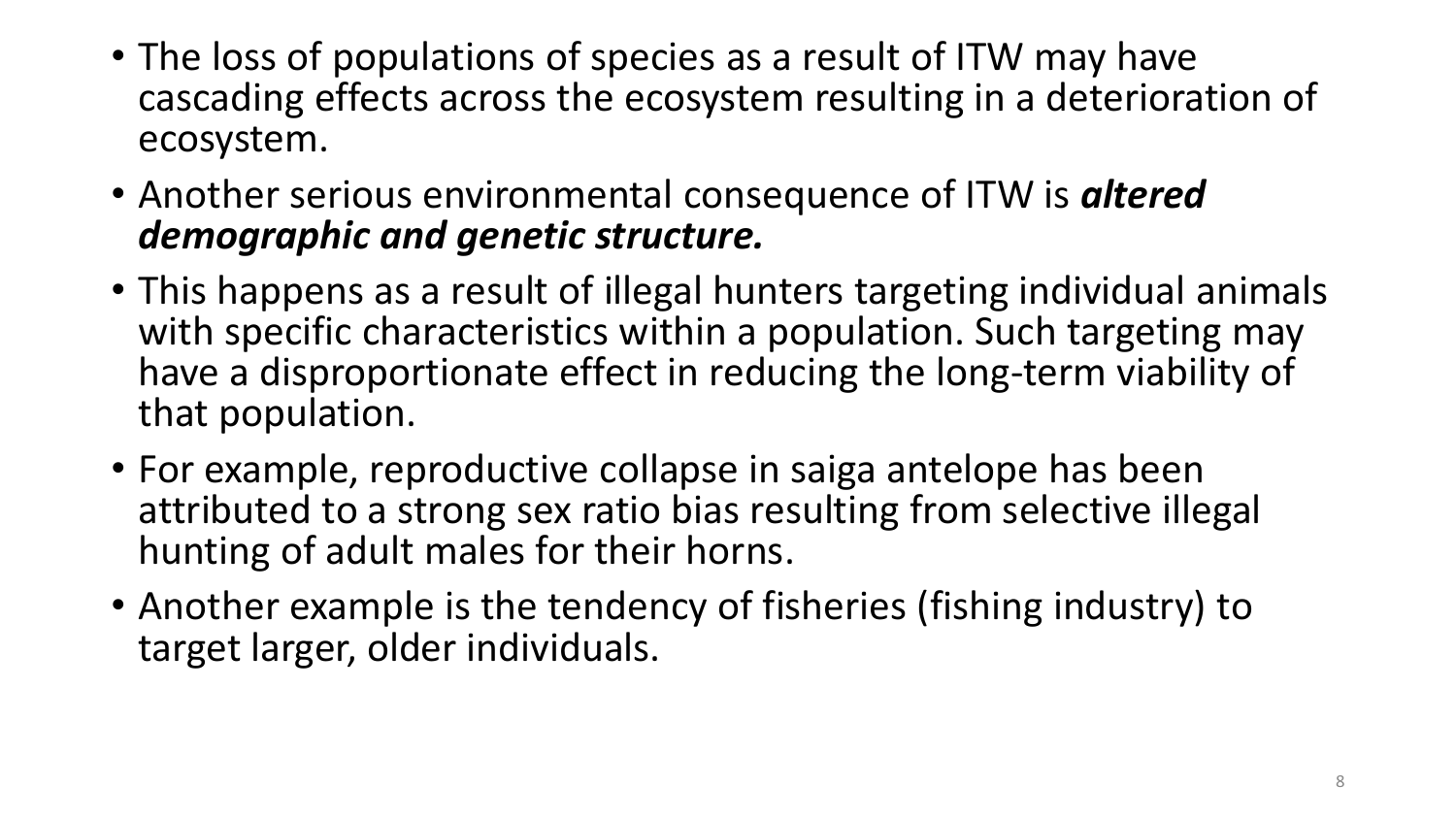- Not only does this selectivity lead to demographic effects, it also impacts on migration or parental effects that may disrupt the ability of a population to withstand, or adjust to, climate change (Planque et al., 2010 in *Journal of Marine Systems*)
- Other environmental impacts of ITW include the *spread of diseases and invasive species*
- Various activities associated with illegal trade may increase the risk of disease transmission to wild populations of the target species, in addition to the wider impacts of disease on the environment and human health.
- The capture and transport of live animals, which is likely to have less regard for animal welfare where the trade is illegal, may increase the susceptibility of the animals concerned to disease by placing them under stress and housing them in poor conditions, often in large numbers.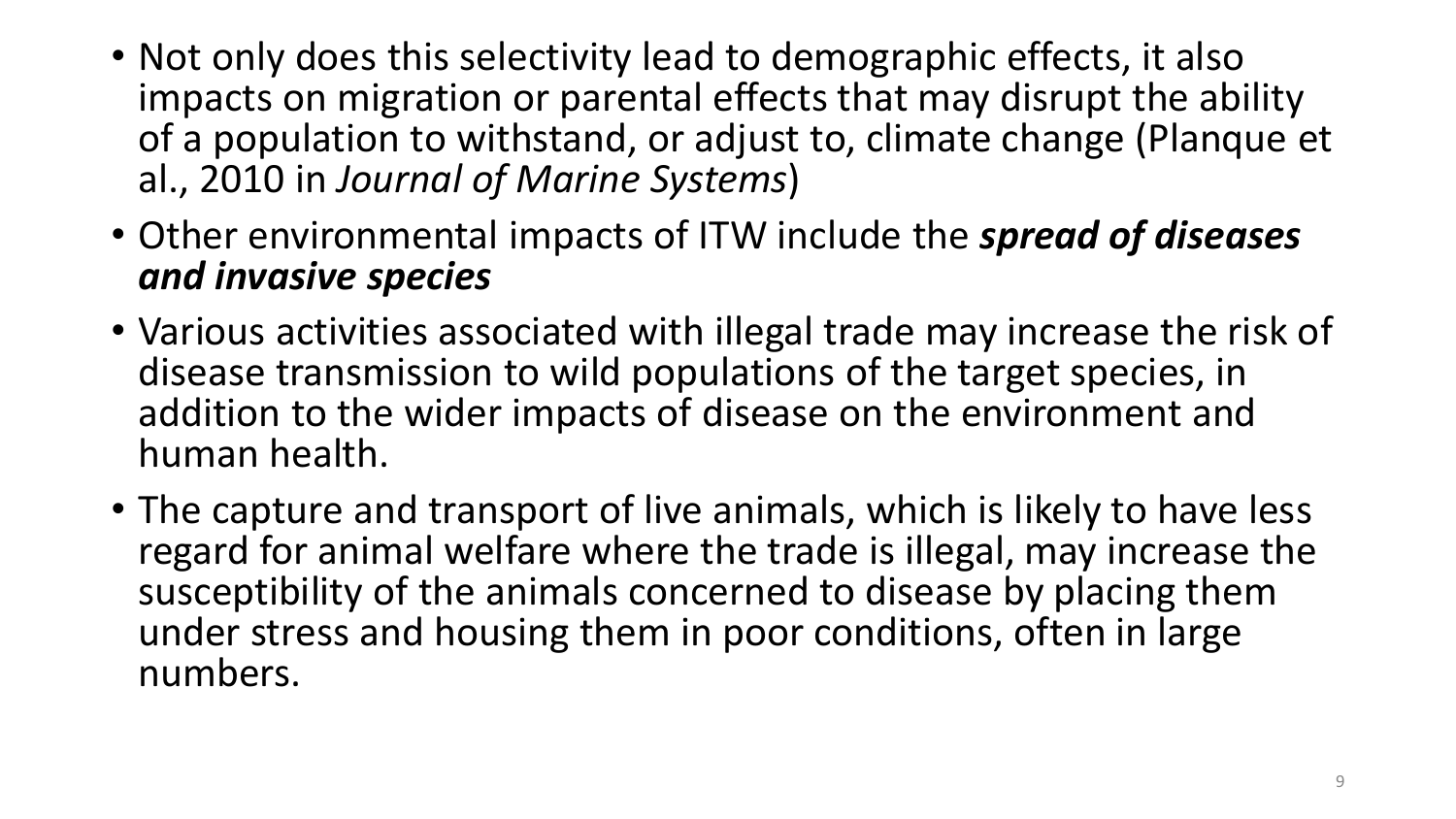### • **ii) Forestry Crimes**

- The vast majority of deforestation and illegal logging takes place in the tropical forests of the Amazon basin, Central Africa and Southeast Asia.
- Recent studies into the extent of illegal logging estimate that the economic value of global illegal logging, including processing, is worth between US\$ 30 and US\$ 100 billion, or 10–30 per cent of global wood trade.
- In the last five years (as at 2014), illegal logging has moved from direct illegal logging to more advanced methods of concealment and timber laundering.
- Illegal logging operations have also in some cases involved murder, violence, threats and atrocities against indigenous forest-living peoples.
- The challenges already facing indigenous peoples are further compounded as companies now launder illegal logging under fraudulent permits for ranches or plantation establishment schemes.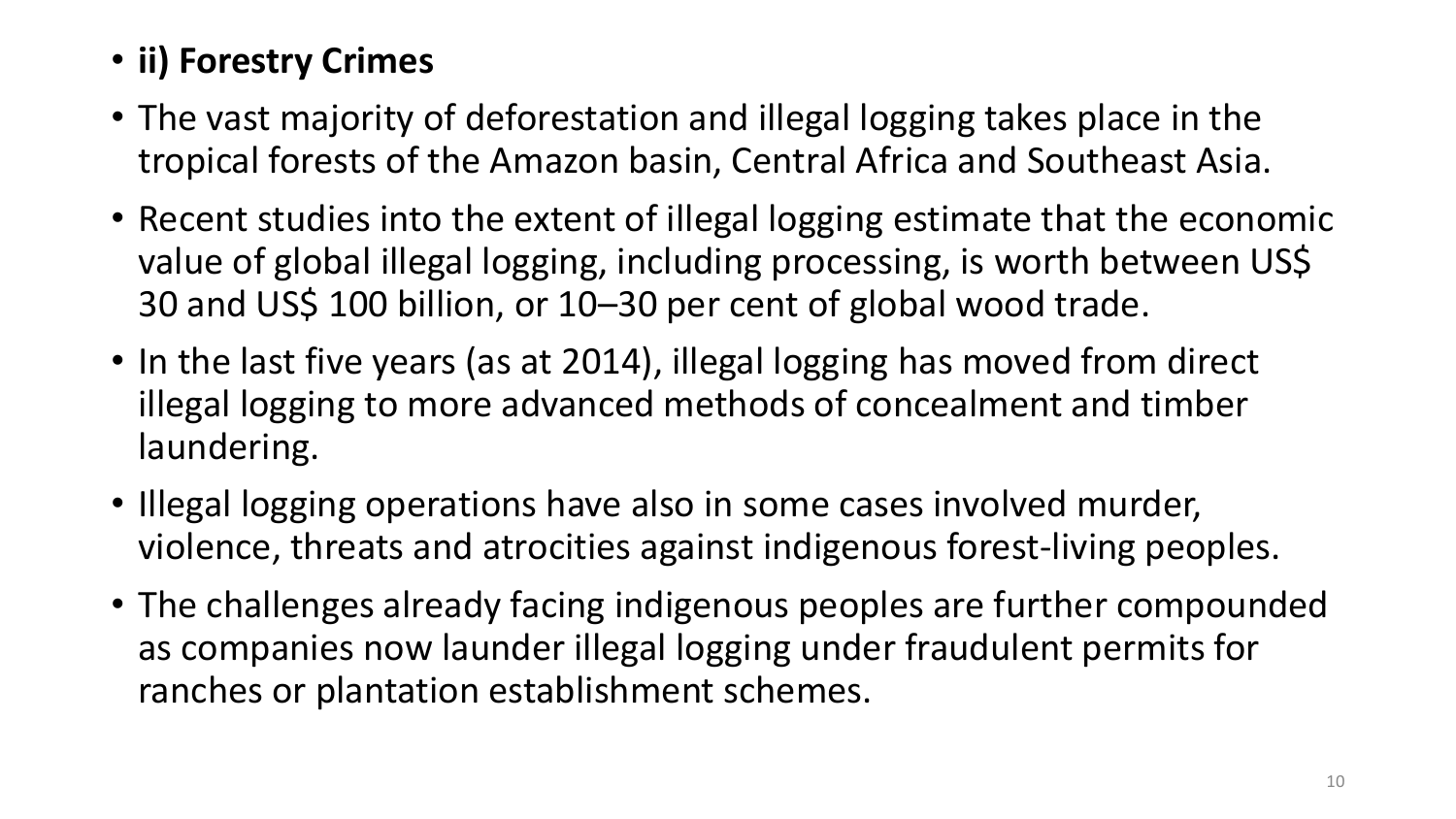- UNEP and INTERPOL listed in 2014 some 30 different ways of conducting illegal logging and laundering illegal wood.
- The report listed the following as constituting ten ways of conducting illegal loggings:
- 1) Logging in protected areas:
- 2) Logging without permits in unprotected areas;
- 3) Illegal logging in conflict zones;
- 4) Logging in excess of permit or concession quotas;
- 5) Logging with forged or re-used permits;
- 6) Obtaining logging permits illegally through bribery;
- 7) Establishing or expanding palm oil, bio-fuel or other plantations;
- 8) agricultural expansion by small-scale farmers;
- 9)Cattle ranching and soy production;
- 10) Widening road corridors, mining or other felling without a permit.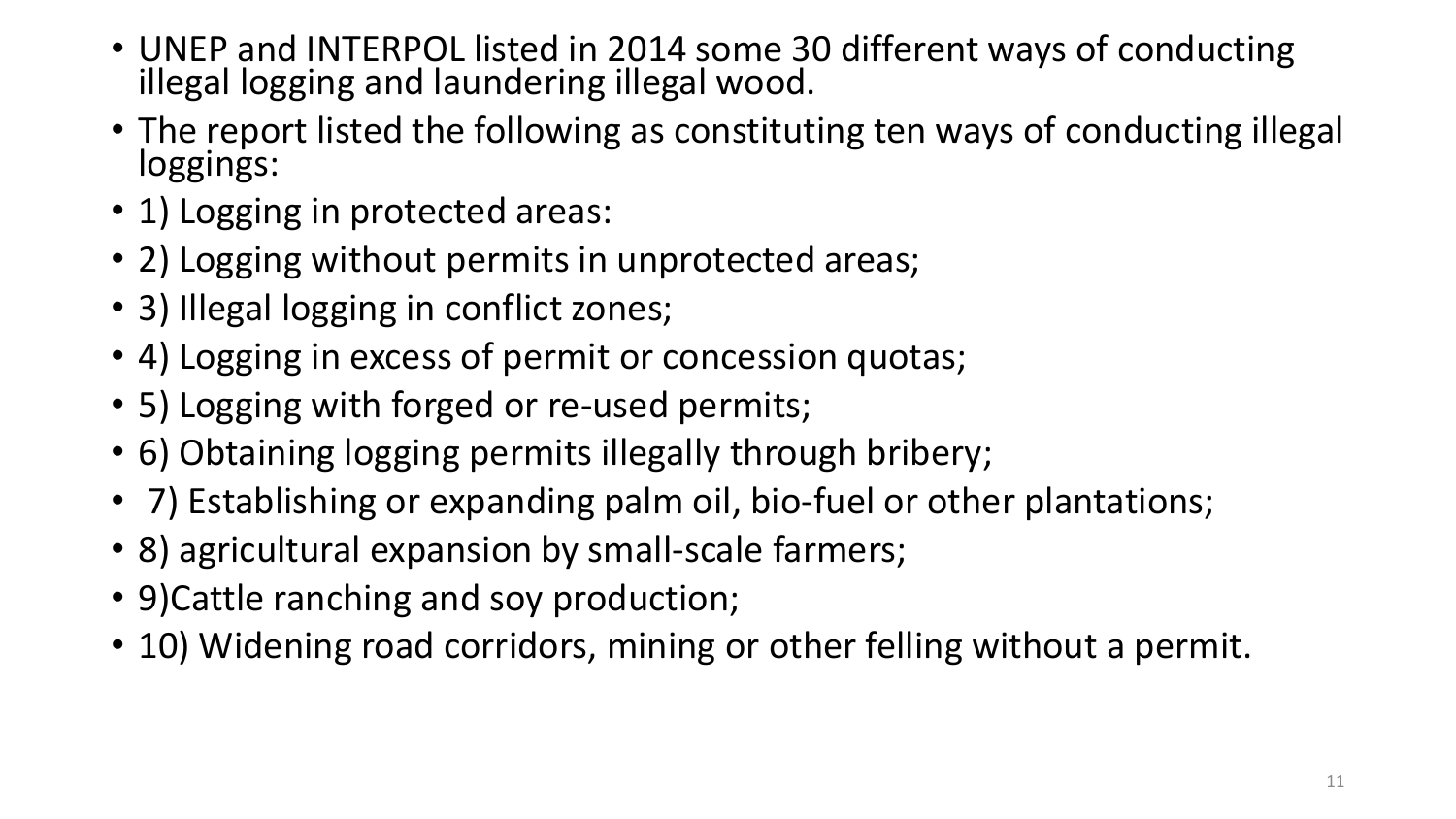- The report equally identified twenty ways of laundering illegally logged wood. These included:
- 1) Mixing illegally logged logs with legal logs by exceeding cutting quotas on-site. Here, a legal logging permit is obtained, and the logging operator simply exceeds the permitted quota or area assigned, and piles illegally cut logs with legal logs for road or water transport. Companies may further increase profits by over-invoicing transport, while under-reporting (underinvoicing) the volumes sold officially.
- 2) Mixing illegal logs with legal logs by transporting illegal timber from an illegal cutting site to a legal forest operation.
- 3) Using permits or logging concessions in one area to cut in a different area, using road transport to hide the origin. This can take place over long or short distances.
- 4) Mixing illegally logged timber with legal logs at a sawmill or pulp mill, sometimes exceeding the official capacity of the mill. All wood products from the processor or manufacturer get the same "clean" origin statement.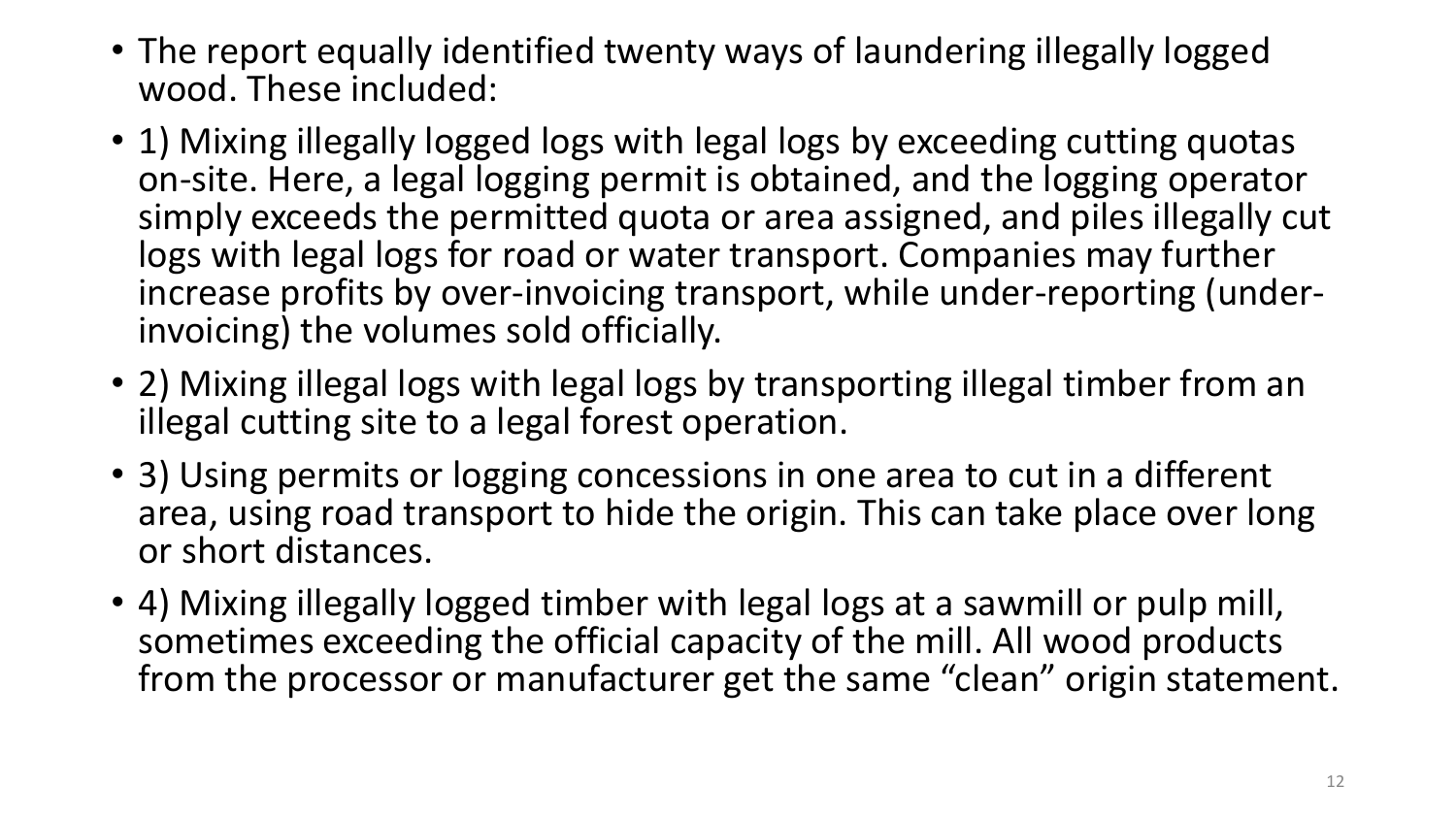- 5) Under-reporting processed volumes in mills by overstating the percentage of wood extracted on average per cubic metres of logs processed or by understating the total capacity or volumes produced, or by laundering timber through a plantation with a smaller actual volume.
- 6) Exporting illegal logs cross-border by bribes at border points from origin country A or by illegal roads, and exporting as "legally originating" from country B, bypassing licensing.
- 7) Exporting logs illegally from origin country A to country B, then reimporting to a mill in country A as "legal" import from B.
- 8) Controlling legal or illegal border points. This is common in conflict zones and remote areas.
- 9) Exporting logs by road or ship, and then re-selling the entire shipment to a third country through open trade, thus changing the ownership and assumed origin of timber, often using original customs papers from the third country.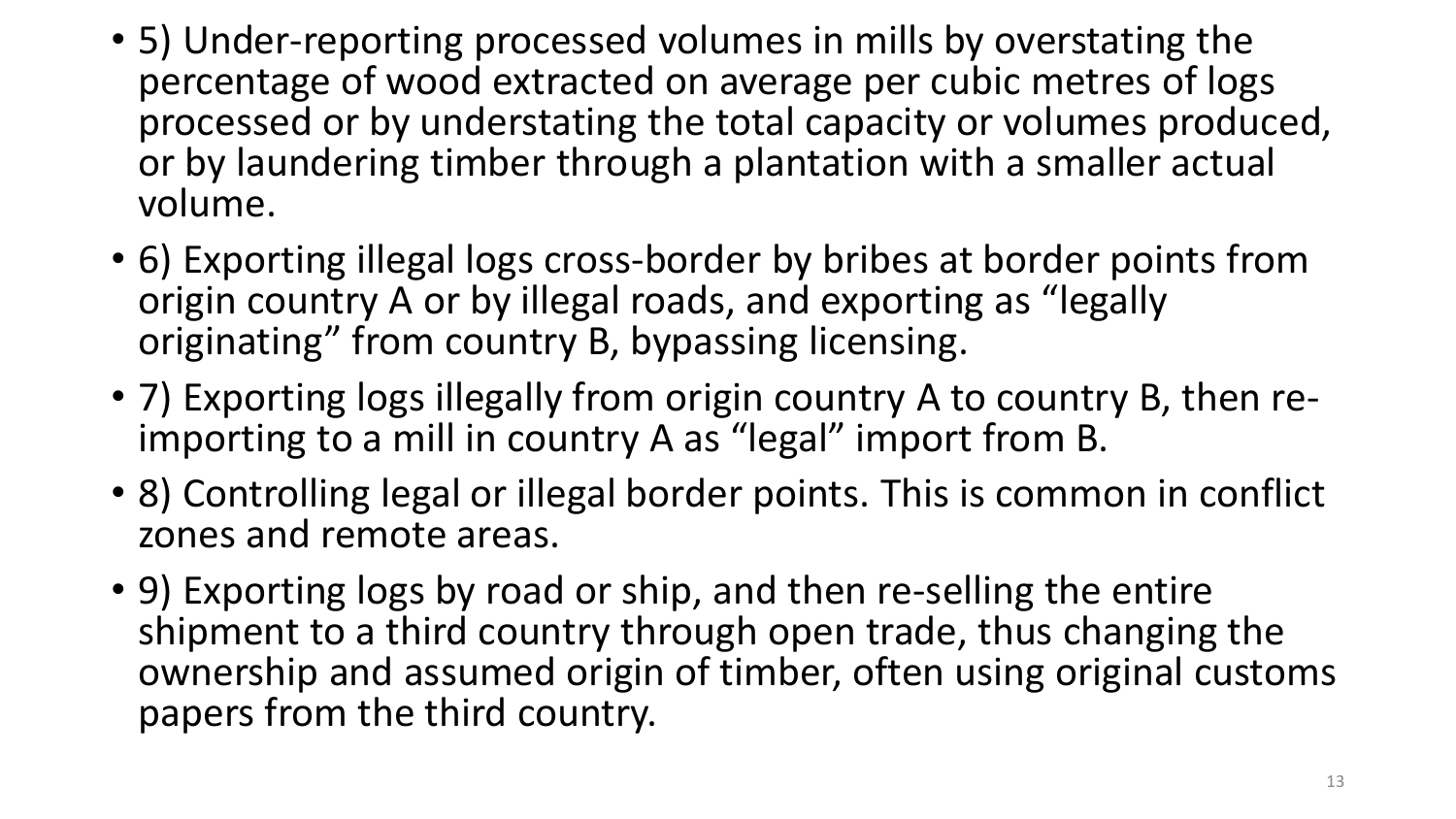- 10) Falsifying origin of logs or wood products in customs papers, or bribery of customs officers and forest officials. This also includes falsifying ecocertification.
- 11) False declaration of tree species on customs papers, especially for endangered or rare species.
- 12) Using existing export permits and certificates to export illegally logged timber originating from another part of the country
- 13) Multiple re-use of existing export permits and certificates for export in harbours. Only a fraction of traded volumes are actually checked by customs.
- 14) Using forged permits or permits obtained illegally through hacking of government sites or bribery.
- 15) A limited group of sellers get official permits to export timber legally and get certified – often through bribes. They procure a certain amount of legal timber, and mix this with illegally cut timber. Any company buying timber abroad from these officially approved sellers is buying timber classified as legal export.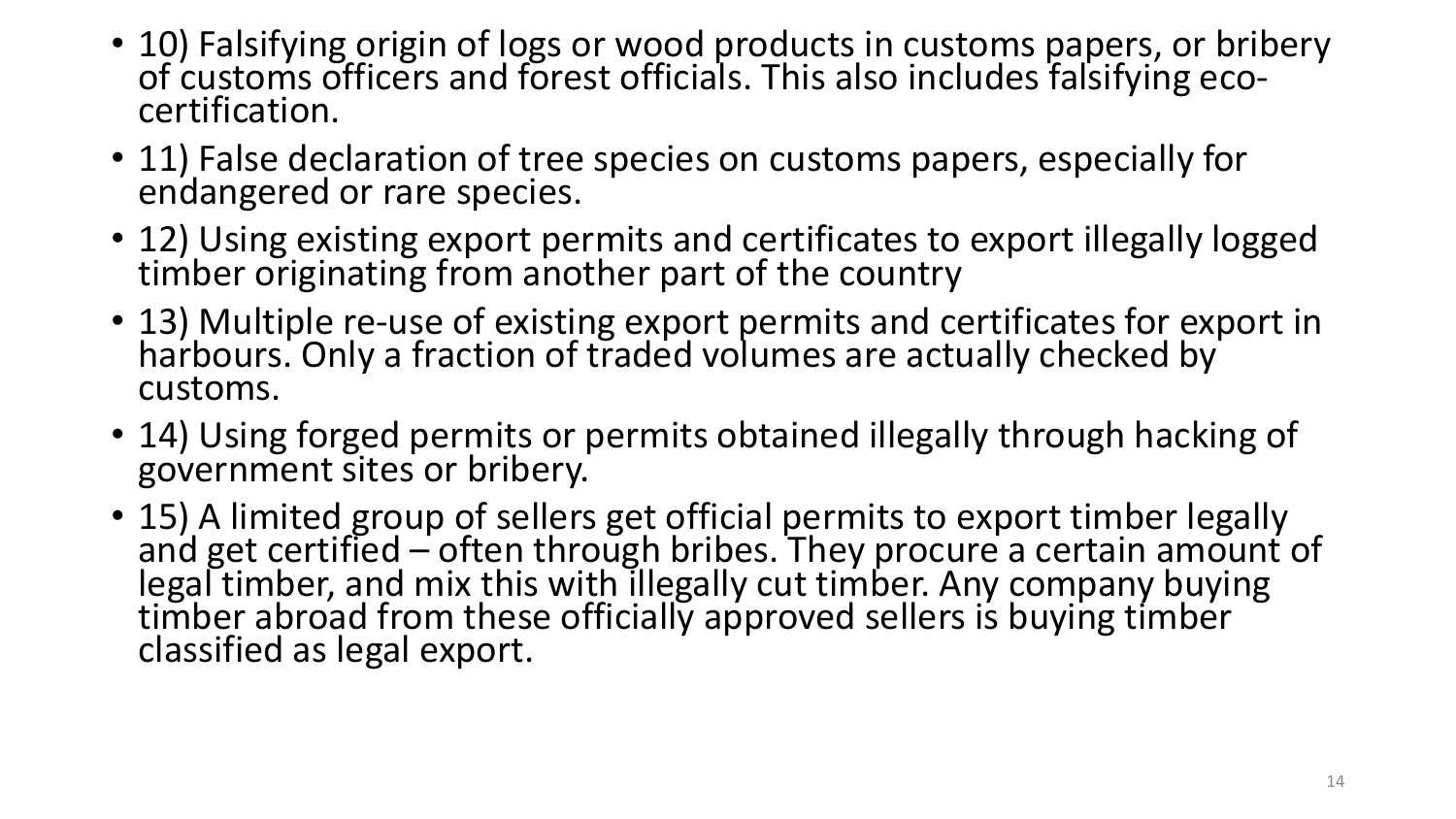- 16) Obtaining a legal permit for a plantation and cutting down existing forest. Many plantations – whether for bio-fuel or wood production – are established simply to cut down the existing trees. They sell logs in the first years, and then close the company or get new plantation permits for additional areas, often bordering on primary forest.
- 17) Obtaining a permit for plantation production of wood for mills and funneling illegally logged timber through the non-productive plantation permit.
- 18) Laundering illegally cut wood by mixing it with legally produced plantation products.
- 19) Selling illegal timber as part of legal land clearing operations for palm oil or soy plantations or ranching establishments is a common laundering scheme.
- 20) Cutting wide corridors along new roadways, thus mixing the illegally logged corridors with legally permitted cuts for road establishment.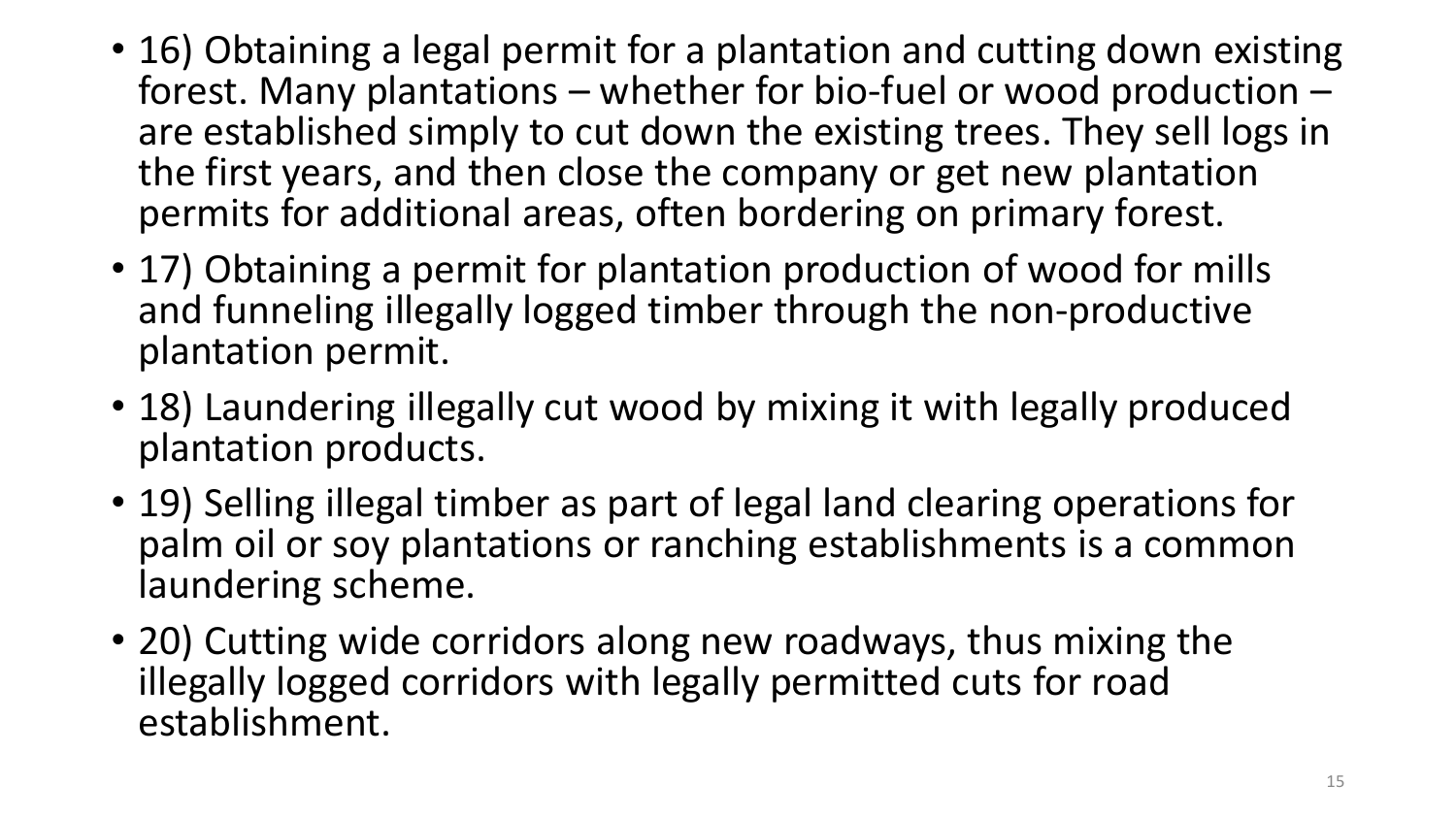#### • **iii) Fisheries Crimes**

- "Fisheries Crime" is a term that refers to the enabling crimes or associated criminal activities conducted by national or transnational organised crime business models in fisheries value chains.
- It includes crime in the whole fisheries sector from harvest to processing, to logistics, transport, trade in the products, branding (including food fraud) and the traditional fraudulent criminal activities of nationals committed in multiple jurisdictions such as conspiracy, extortion and bribery.
- According to the Food and Agriculture Organization (FAO), 29% of global fish stocks were overfished or extinct in 2011 and well over half of global fish stocks are fully exploited.
- At the same time, fish and fish-products are 20% of the source of animal protein for 3 billion people around the world and the fish and fish-farming industry secures the livelihoods of between 10 and 12 per cent of the global population, most of these in developing countries.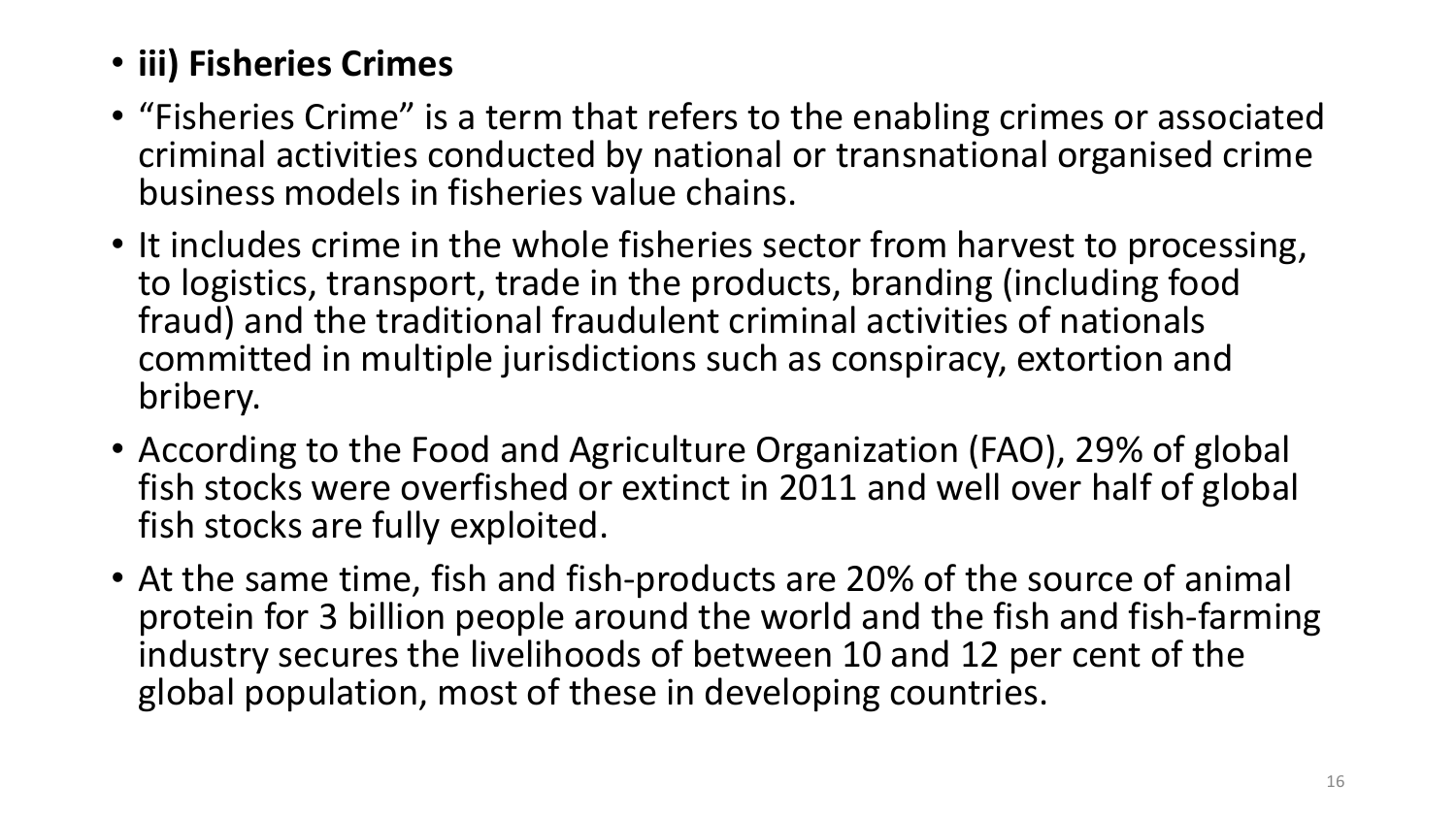- It is estimated that on average 18% (geographically ranging 3–37%) of the global catch, or as much as 11–26 million tons of fish, is caught illegally each year.
- Illegal fishing undermines food security, livelihoods, fisheries management and biodiversity. Illegal fishing threatens the subsistence existence of coastal communities worldwide.
- There are several inherent factors that make the fisheries sector particularly susceptible to crime.
- The industry is a truly global enterprise, with fish caught both in areas within and outside national jurisdiction, and in remote areas beyond the scrutiny of ordinary law enforcement agencies.
- There is great mobility of actors, infrastructure (vessels) and commodities.
- Added to this is a vague international legal framework governing the law of the sea, which fails in many respects to fully take on board the implication of transnational organised crime taking place at sea and particularly in the fisheries sector.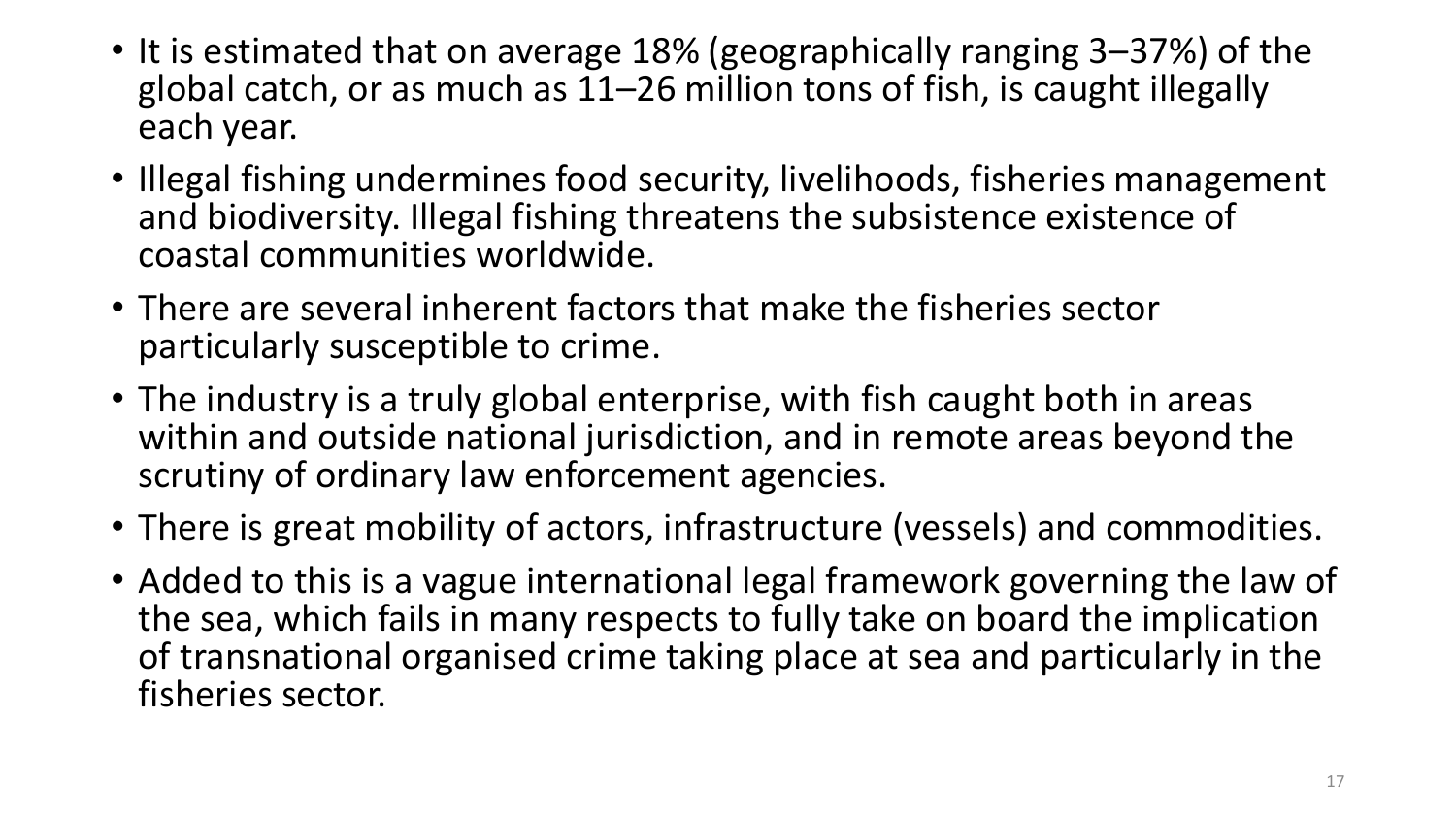#### • **iv) Waste and Pollution**

- The global waste market sector from collection to recycling is estimated to be USD 410 billion a year (UNEP 2011), excluding a very large informal sector.
- In common with any large economic sector, there are opportunities for illegal activities at various stages of legal operations.
- The global waste sector takes several forms firstly a legal industry sustaining business and environmental protection, secondly an unregulated sometimes even informal business, that is important for recycling and job creation as well, but with health risks and challenges of monitoring the safety and sound management. Thirdly, trafficking in hazardous waste and chemicals by organized crime.
- The exact size of the global illegal waste trade is unknown. The latest research on e-waste, a product of one of the world's largest and fastest growing manufacturing industries, estimates that about 41.8 million metric tonnes (Mt) of e-wastes were generated in 2014 and that this number will increase to 50 Mt already by 2018.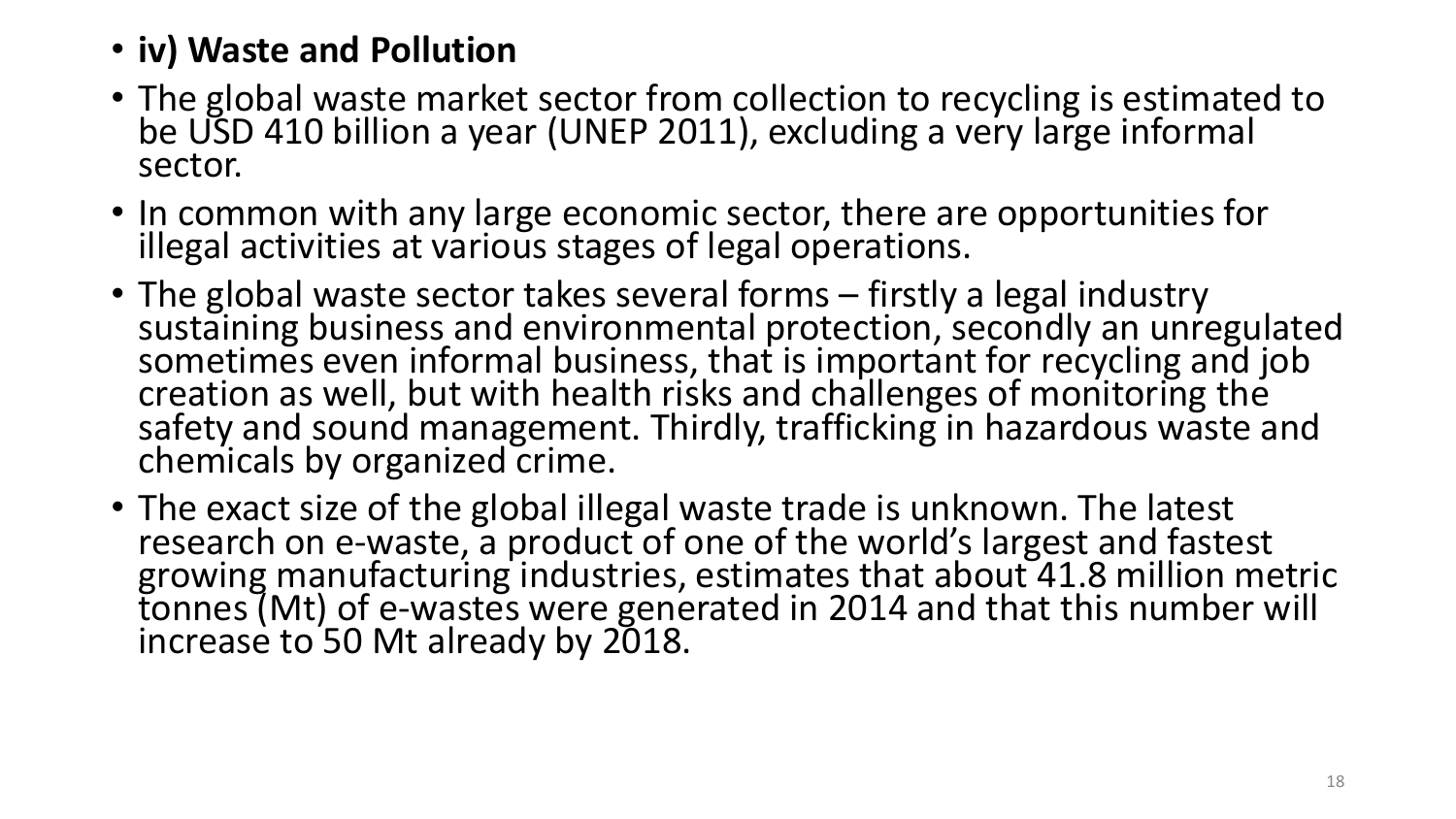- Export of hazardous waste from European Union (EU) and Organisation for Economic Co-operation and Development (OECD) Member States to non-OECD countries is banned; therefore it is not subject to notification or licensing.
- Instead, thousands of tonnes of e-waste are falsely declared as second-hand goods and exported from developed to developing countries, including waste batteries falsely described as plastic or mixed metal scrap, and cathode ray tubes and computer monitors declared as metal scrap.
- Africa and Asia are key destinations for large-scale shipments of hazardous wastes for dumping, and sometimes for recycling.
- Ghana and Nigeria are among the largest recipients in West Africa, although high volumes of e-waste are also transported to Cote d'Ivoire and the Republic of Congo. In Asia, China, Hong Kong, Pakistan, India, Bangladesh, and Vietnam appear to bear the brunt of illegal e-waste shipments.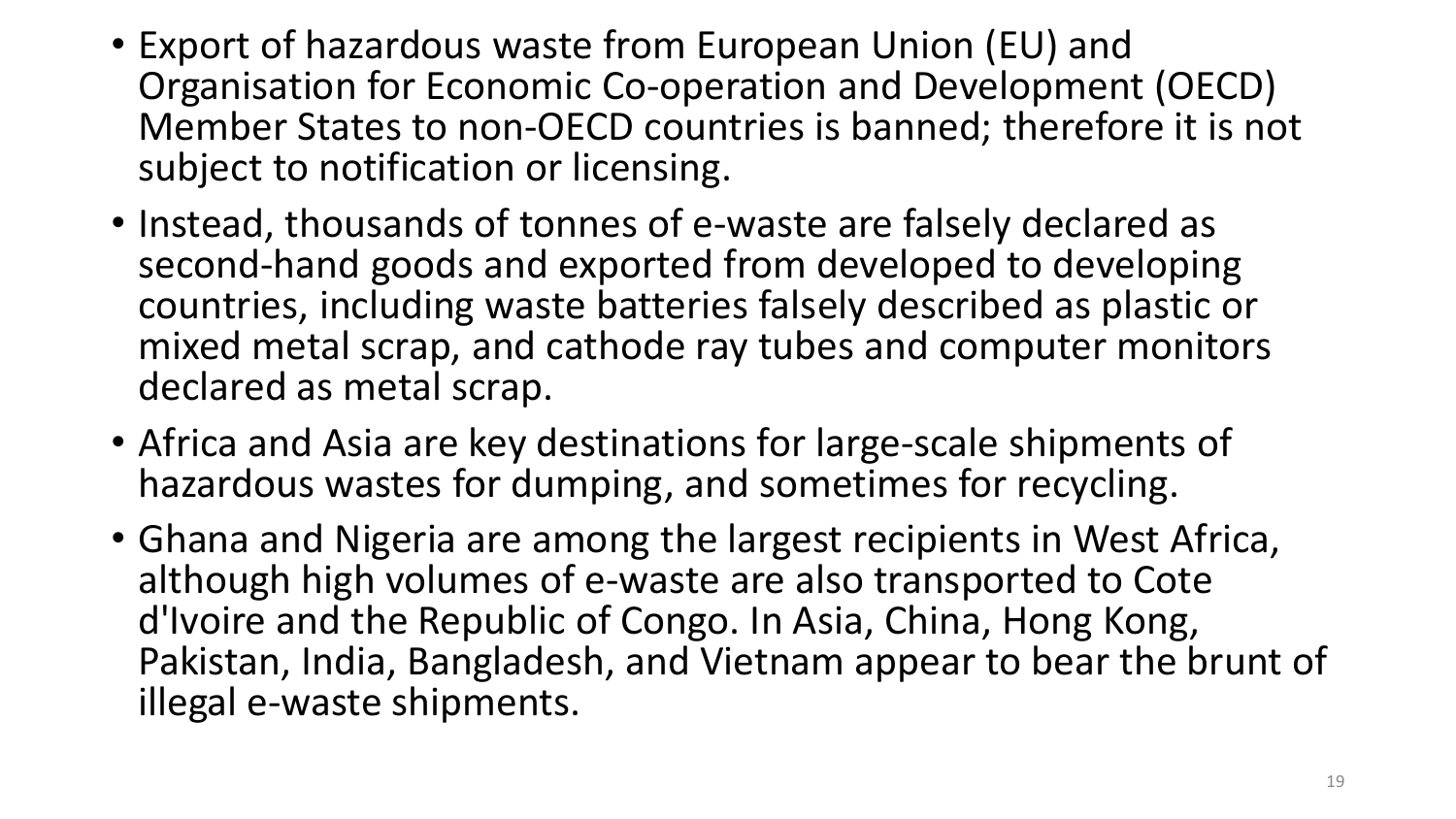- Waste is often deliberately classified as other items to bypass or deceive law enforcement authorities. This is often done by using nonhazardous waste codes for hazardous wastes or using product codes for hazardous wastes or disguised as second hand goods.
- The Basel, Rotterdam and Stockholm Conventions are the primary instruments for tracking and managing hazardous waste and chemicals, along with other initiatives such as the UN Solving the Ewaste Problem (StEP) Initiative on electronic waste.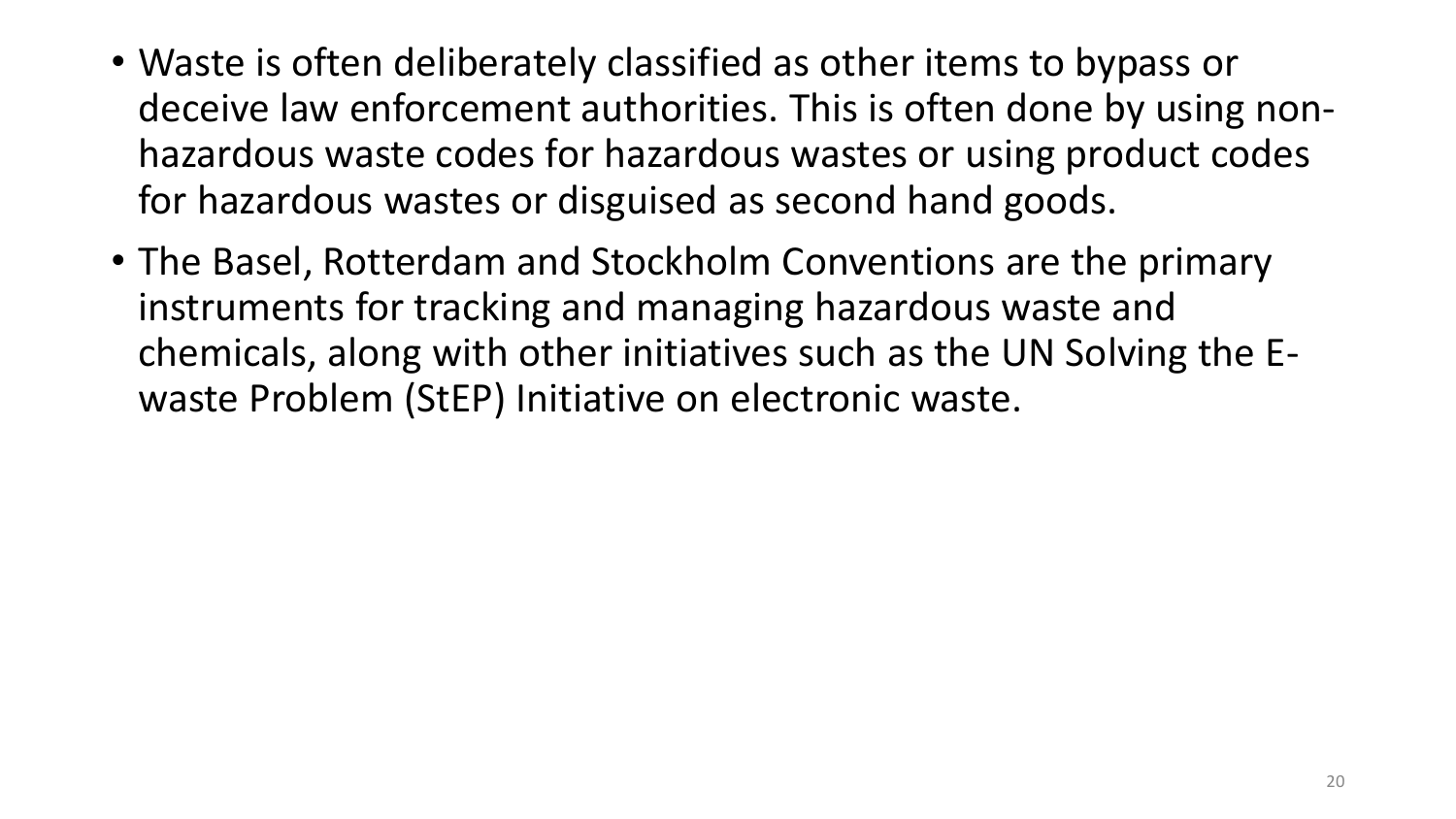- **Root Causes of Environmental Crimes**
- **1)** *Poverty as a driver*
- Poverty is considered a root cause simply because it facilitates recruitments of low-level perpetrators, smugglers or couriers. It is also major cause of especially poaching of bushmeat because poor people hunt to satisfy basic needs.180-181 Poverty as a cause of poaching is associated with losses of hunting rights, dispossession of land in favour of protected areas, and lack of employment and education opportunities.

# • **2)** *Demand as a driver*

- With large demand for anything from wildlife, timber, pulp to cheap illegal chemicals and unregistered gold and minerals, recruitment and illegal trade will continue, simply due to the lucrative nature of the business.
- Buyers place higher value on illegal wildlife products when they are considered rare and uncommon, which drives up prices. If supply side antipoaching efforts are effective, they may nonetheless contribute to driving up prices.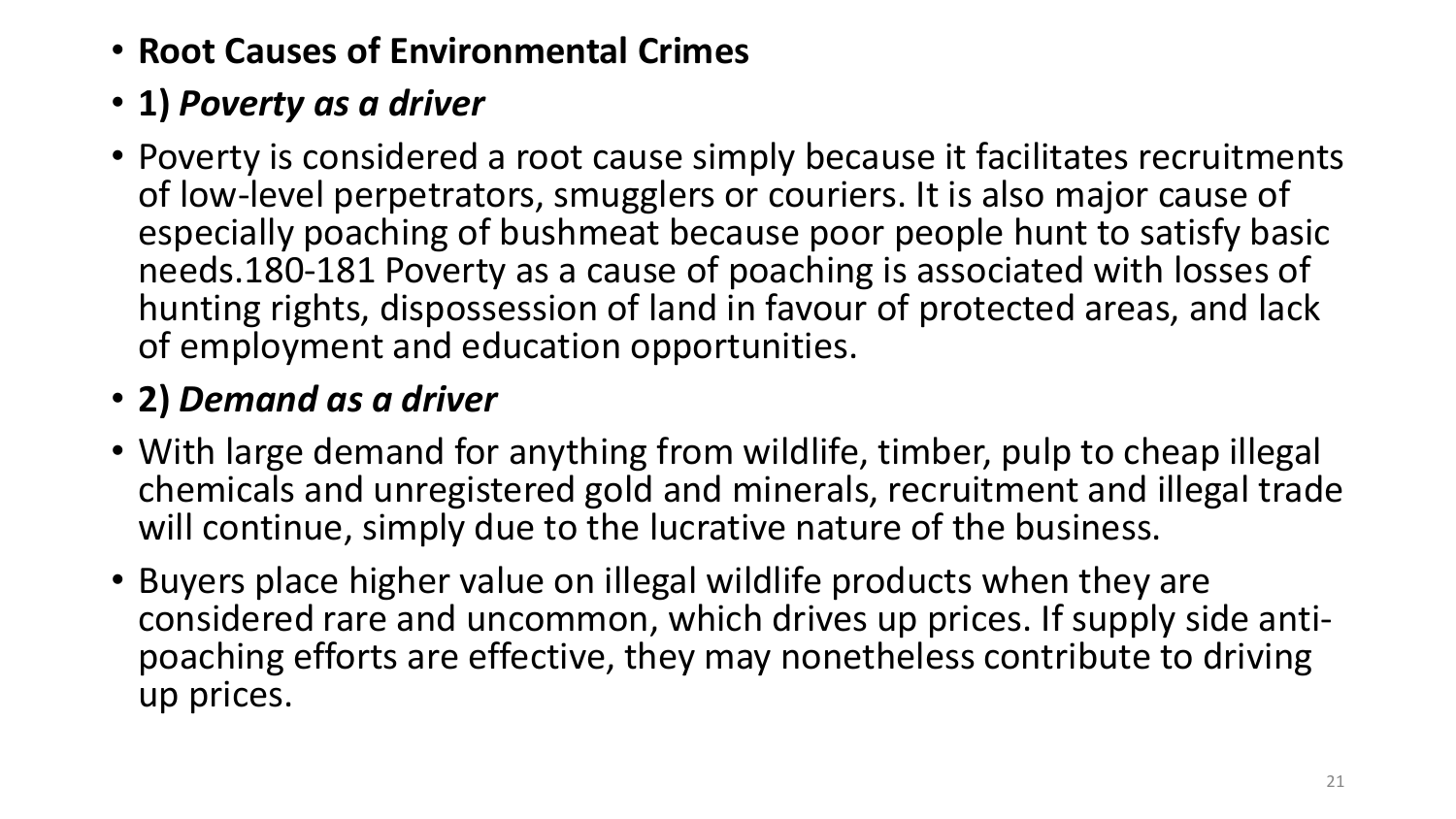## • *3) Organized Crime-driven root causes*

- After decades of efforts against drugs, prostitution and human trafficking, with laws, customs, police and prosecution efforts, these traditional crime areas are perceived as higher risk – though still thriving.
- At the opposite scale are environmental crimes, which offer a low risk permissive environment, where items such as timber, charcoal, gold and minerals can be transported freely with a few bribes or even rudimentary falsified or purchased "permits".
- This situation is far worse for waste products and especially electronic waste: If perpetrators classify electronic waste as second-hand goods they can transport it carelessly and dump it. Hazardous waste can be mixed with ordinary waste and chances of inspections are negligible.